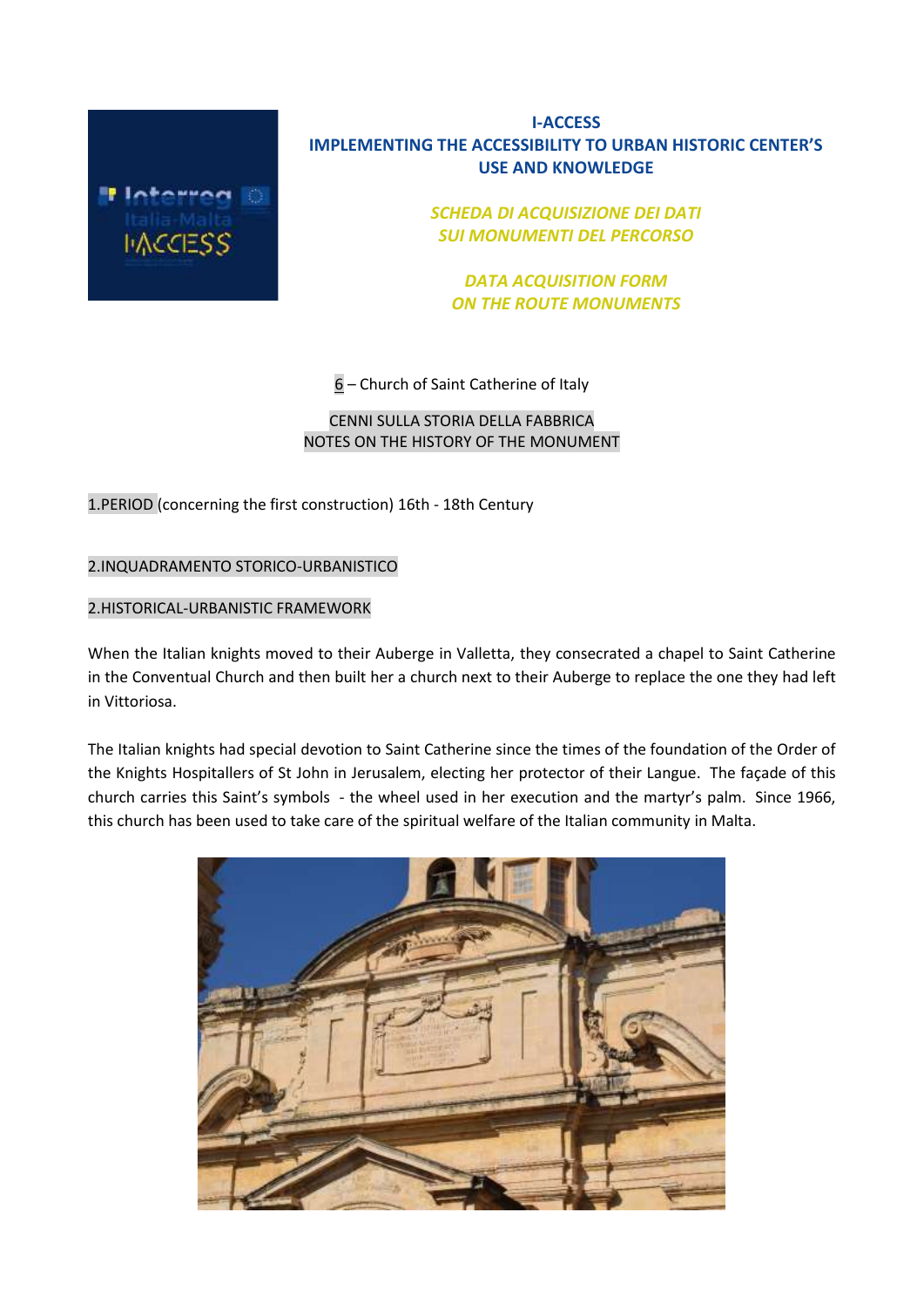# 3.COMMITTENZA 3.PATRONS

The founder of this church was **FRA LUDOVICO FOLCHI. BALIO SPINOLA** and **PRIORE ALVIANO DELLA SPADA** took upon themselves most of the costs for the 18<sup>th</sup> century restoration and enlargement of the church.

Fra Ludovico Folchi was appointed chaplain of the Langue of Italy in 1569. He was nominated secretary of the Langue of Italy and negotiated with knights Scaglia and Scuardo who were nominated by the Langue for the building of the Chapel.

Alviano della Spada's coat-of-arms were included in two pictures ordered in Rome for this church so that Spada too would be remembered for his contribution.

### 4.FASI COSTRUTTIVE 4.CONSTRUCTION PHASES

Constructed in three major stages, the original dates back to **GIROLAMO CASSAR**'s design in the 1570s, the second in the late 1600s when the nave was changed to the present day-octagonal shape and the dome was rebuilt (Blondel is thought to be the architect behind this design but as yet, no documentation has been found to prove this). Finally the new facade and portico by architect **ROMANO CARAPECCHIA** were finalised by 1713.

The original church was built in the 1580s. The church was enlarged in 1683, when the nave was rebuilt as an octagon together with the dome. By 1713, the original semicircular flight of steps was substituted by Carapecchia's elegant portico with two gateways fronted by steps. In 1727, the portico was closed by iron gratings which were subsequently replaced by wrought-iron gates. Carapecchia*'s* steps were removed at the beginning of the twentieth century. In the 1920s the church's paving was entirely re-laid in black and white marble with a large black eight pointed cross in the centre.

Restorations of the church are documented to have taken place already in the early 17th century. After the 1639 earthquake, the belfry is reported to have been extensively damaged. By 1711, the church was reported to be in such a bad shape that extensive restructuring of the church became necessary. When in 1798 the Order of St John left Malta, the church was neglected for a long period of time. While it is difficult to determine the extent to which World War II bombings affected the church, records show that works were carried out on the church in the postwar period. In 1966 the restoration of the interior of the dome was undertaken by restorers from the Istituto Centrale del Restauro. In 1998 a major restoration project by the University of Bologna, under the supervision of the Restoration Unit of the Works Division, was undertaken. This work included the cleaning and consolidation of the facade as well as waterproofing of the dome with traditional materials. Other restoration projects were undertaken between 2001 and 2011.

For more information on the more recent restoration projects: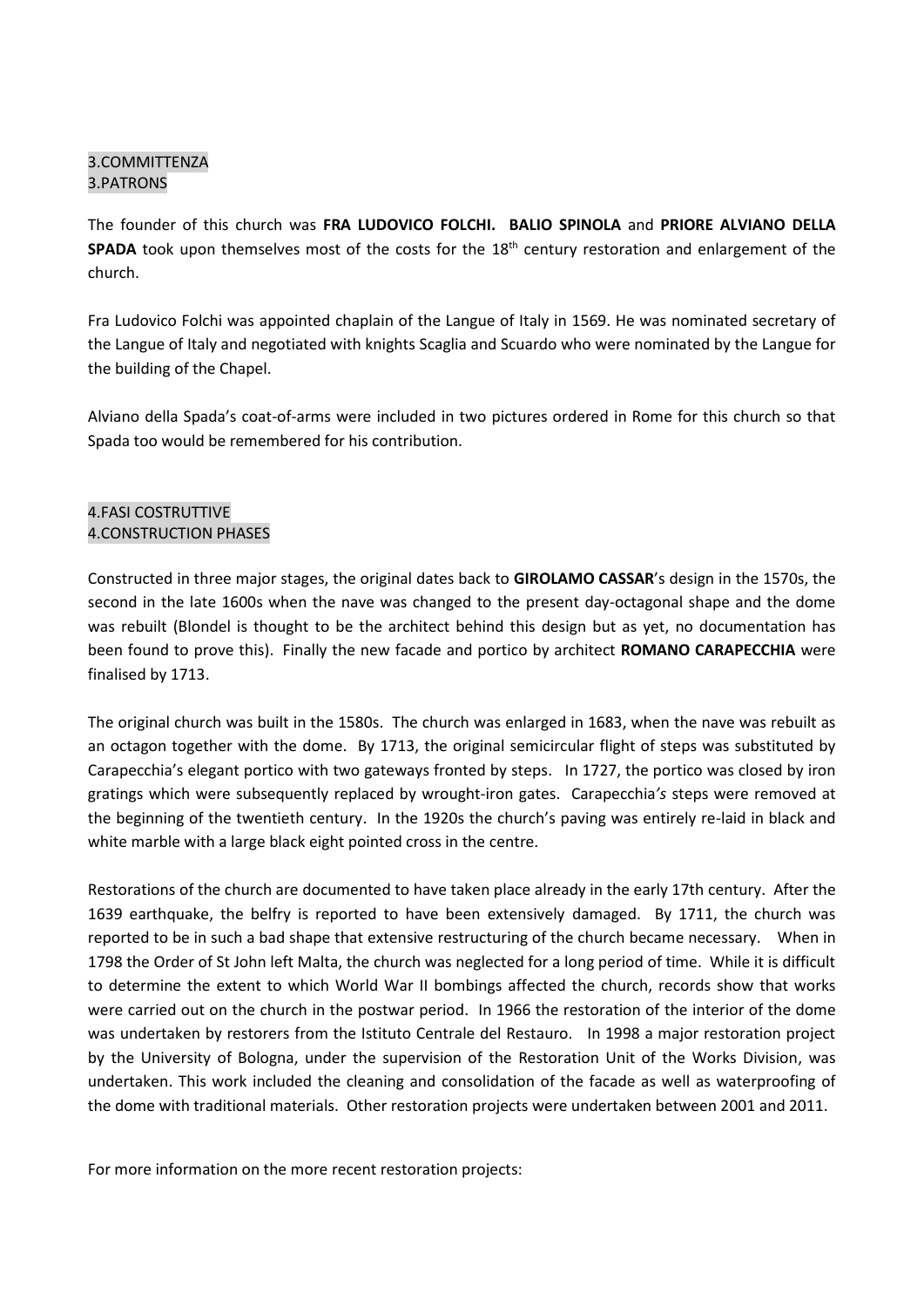[https://www.independent.com.mt/articles/2009-03-06/news/bank-of-valletta-to-fully-support-restoration](https://www.independent.com.mt/articles/2009-03-06/news/bank-of-valletta-to-fully-support-restoration-project-at-st-catherine-of-italy-church-221398/)[project-at-st-catherine-of-italy-church-221398/](https://www.independent.com.mt/articles/2009-03-06/news/bank-of-valletta-to-fully-support-restoration-project-at-st-catherine-of-italy-church-221398/)

<https://timesofmalta.com/articles/view/tug-company-to-contribute-to-church-restoration.355205>

5.TIPOLOGIA E RIFERIMENTI ARCHITETTONICI (descrizione dell'interno, dell'esterno, materiali e tecniche costruttive tradizionali…)

5. ARCHITECTURAL TYPOLOGY AND COMPARISONS (description of the interior, exterior, traditional materials and construction techniques...)

The Church as we see it today reflects a Baroque style of architecture. Internally the church is octagonal in form. The plan is surmounted by a dome with narrow ribs that lead up to a central eye which repeats the octagonal shape of the walls leaving ample room for decoration.

Internally, another interesting feature is the two spiral staircases on either side of the main doorway which are set in the wall construction. The one on the left leads nowhere, while the other one leads to the organ gallery and to the roof.

6.OPERATORI COINVOLTI 6.ARCHITECTS, DESIGNERS AND MASONS INVOLVED

## **GIROLAMO CASSAR**

The original church built by Girolamo Cassar was small and had only one altar. The semi-circular windows at the centre of the inside walls as well as the heavy squat pilasters at the corners of the façade are a reminder of this architect's work but the building has been extensively modified. It is documented that the original church's façade was simple and unadorned with only a semi-circular flight of steps and the emblem of Grand Master Carafa which stood above the doorway.

# **ROMANO CARAPECCHIA**

When Romano Carapecchia arrived in Malta in 1706, he was invested as a knight and appointed architect. For this church he created the facade's porch. The porch is considered a remarkable feat given that the proportions echo those of the facade and for the fact that the porch was built around the remains of Cassar's original facade in a manner that it is hard to find out where Cassar's work ends and Carapecchia's begins.

#### **CAPOMASTRO BARBARA**

Capomastro Barbara is documented to have received payment for works in this church in the late 17th century such as for the building of a light chamber over the dome. This first remodelling of the dome is considered to be so carefully integrated with the original that it is very hard to separate one from the other.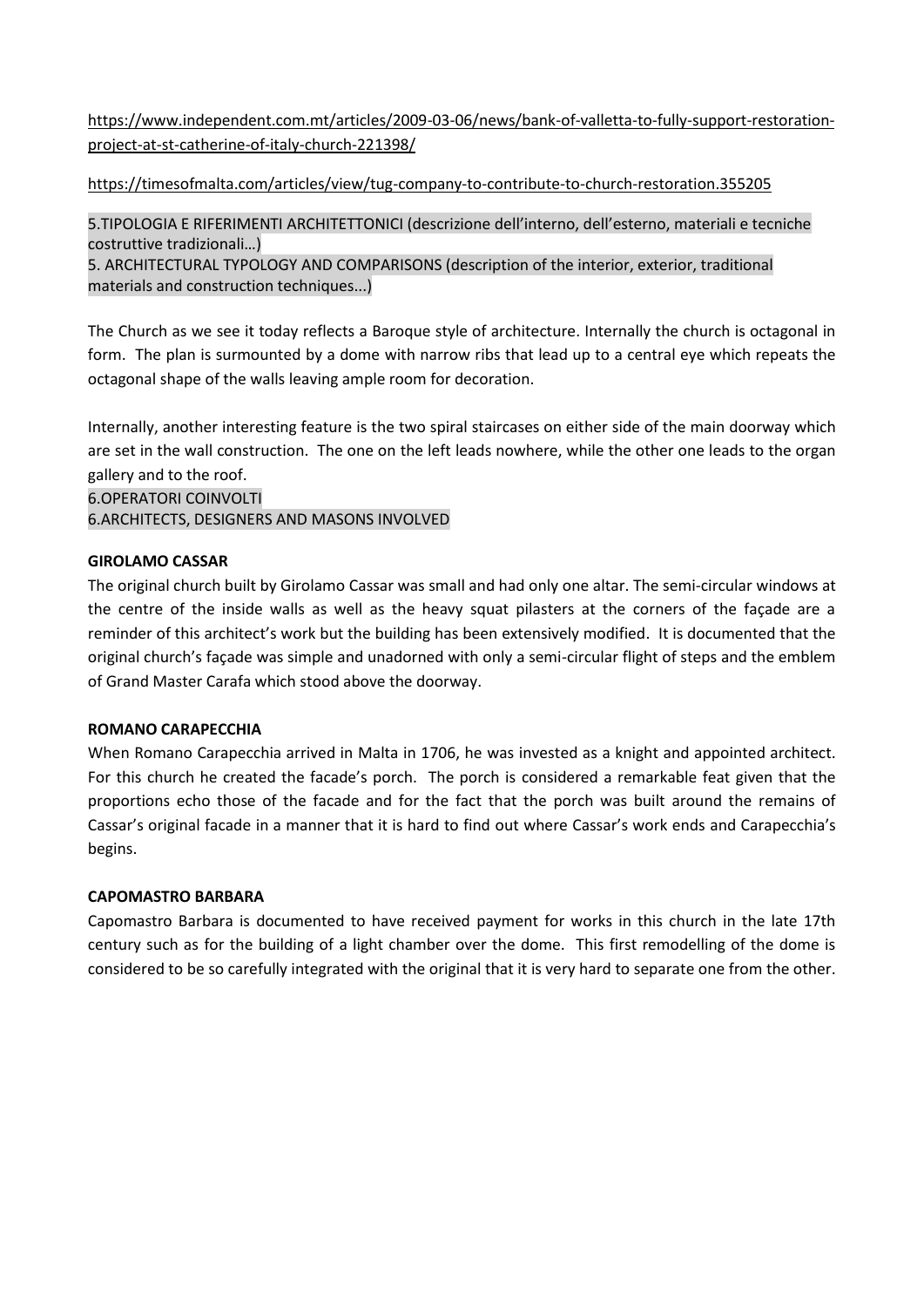# 7.FONTI BIBLIOGRAFICHE 7.BIBLIOGRAPHIC SOURCES

Frendo, Jean. "Studies on the Fabric Deterioration of the Church of Santa Caterina D'Italia in Valletta." University of

Malta. M.SC.CONSERVATION, 2001.

Galea, Michael. *Valletta : Statues, Niches, Small Churches, Public Fountains, Public Clocks, Monuments, Marble Tablets*.

Valletta: Valletta : Allied P, 2011.

## 8.FONTI CARTOGRAFICHE E ICONOGRAFICHE

## 8.CARTOGRAPHIC AND ICONOGRAPHIC SOURCES

## 9.ISCRIZIONI, LAPIDI, ETC...

## 9.INSCRIPTIONS, PLAQUES ETC...…

The church contains several marble tablets which commemorate the benefactors of this church.

One of the tablets is dedicated to Giacomo Garofalo who instituted pious foundations in favour of this church, another is dedicated to Fra Francesco Piccolomini and another to Fra Alessandro Covonio.

#### 10.ELENCO E DESCRIZIONE DELLE OPERE D'ART

#### 10. WORKS OF ART INVENTORY AND DESCRIPTIONS

The church contains many works of art, from altarpieces, marble tablets to an elaborately carved, gilt, wooden organ loft found just above the main entrance.

The main altarpiece is considered as one of the major works of Mattia Preti. It depicts the martyrdom of St Catherine.

The altarpiece on the left depicts 'Christ on the Cross'. It was donated by an Italian bailiff who brought it over from Piacenza in 1720.

The altarpiece on the right depicts 'Our Lady of Sorrows' – the only work in Malta by Florentine painter Benedetto Luti (1666-1724).

Another principal painting is that of Florentine Filippo Paladini (c. 1544-1616) depicting the mystic wedding of St Catherine.